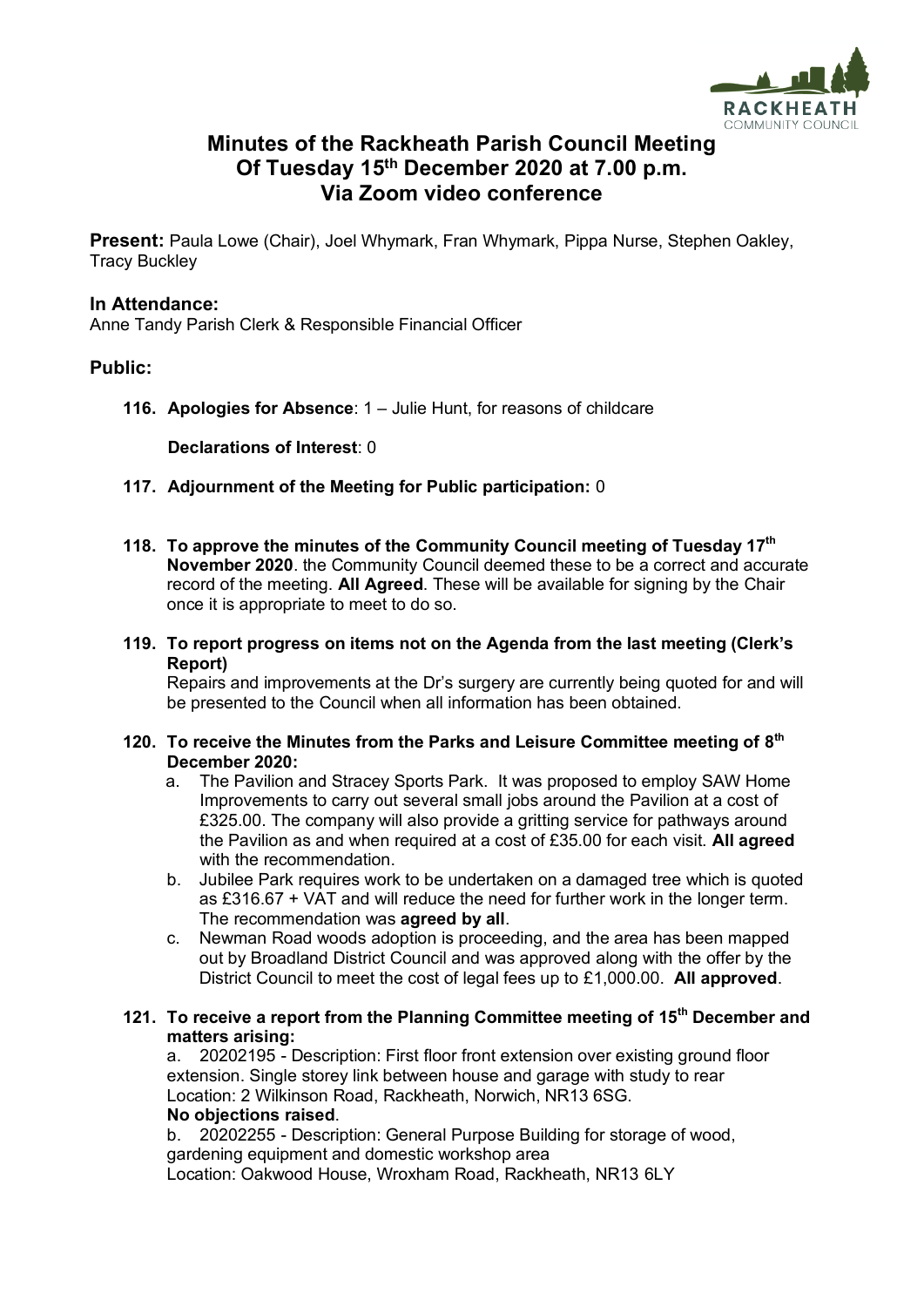#### **No objections raised**.

c. 20202258 - Description: Alterations & extensions Location: 7 Vera Road, Rackheath, NR13 6QP **No objections raised.**

#### **122. Policy Review**

- a**.** Grant Award Policy**.** No changes were proposed and **all agreed** to re-adopt the Policy.
- b. Bad Debt Policy. To align the policy with the Terms and Conditions of the Pavilion, it was suggested that under point 3 of the policy, the late payment fee be fixed at £3.00 for the first month and £6.00 for the second month on all invoices under £100.00. Invoices of £100.00 or more would incur a fee of 10% of the total invoice for each month. **All agreed** with this proposal.

Fran Whymark arrived.

#### **123. Precept**

It was discussed by the Council to set a 2% rise in the Precept for 2020/21 giving a total income of £49,980.00. This was considered in line with the 2020/21 Budget previously approved. The proposal was **agreed by all**.

#### **124. External Auditor Report**

The Council considered the Report from PKF External Auditors and noted the except for matters recorded, that referred to an incorrect figure being recorded in Section 2, box 10 of the Annual Governance Report. It should have read £338.050. The discrepancy occurred because the second CiL payment of 2019/20 was made as a physical payment in the 2020/21 tax year, so was removed from the total figure with the intention of showing the payment in next year's accounts. Third party checks by PKF showed it as recorded on the 2019/20 schedule, so the figure was duly amended. This was **noted by the Council** and no further discussion took place.

#### **125. Accounts**

- a) The payments for December 2020 (below) were approved. **All agreed**.
- b) The monthly bank reconciliation to 30<sup>th</sup> November 2020. All noted.
- c) The Council agreed to donate to the Rackheath Parish Christmas Tree Fund under s.137, for the provision of Christmas Lights to adorn the tree. A donation of £50.00 was suggested. **All agreed**.
- d) The Council noted the projected CiL payment for the Barratt David Wilson Homes development on Salhouse Road.

Rackheath Community Council will receive payments as follows:

£35,311.87 April 2021 £35,311.87 October 2021 £47,082.50 October 2022 £117,706.24 April 2023 **S106** Barratt / David Wilson – phase 2 Play – on site (prior to occupation of 50% of phase) Sport - £786,867 (prior to occupation of 50% of phase) Rackheath £94,135 Allotment £35,875 (prior to occupation of 50% of phase) Rackheath £4,296

- e) The Council considered the new quote for grounds maintenance by Garden Guardian and the cost of the Delegated grass cutting contract. It was proposed to accept the quote. **All agreed**.
- f) The Council approved the waste collection contract with Broadland District Council for £390.00 for 2020/21 and to have a direct debit set up for payments. **All agreed**.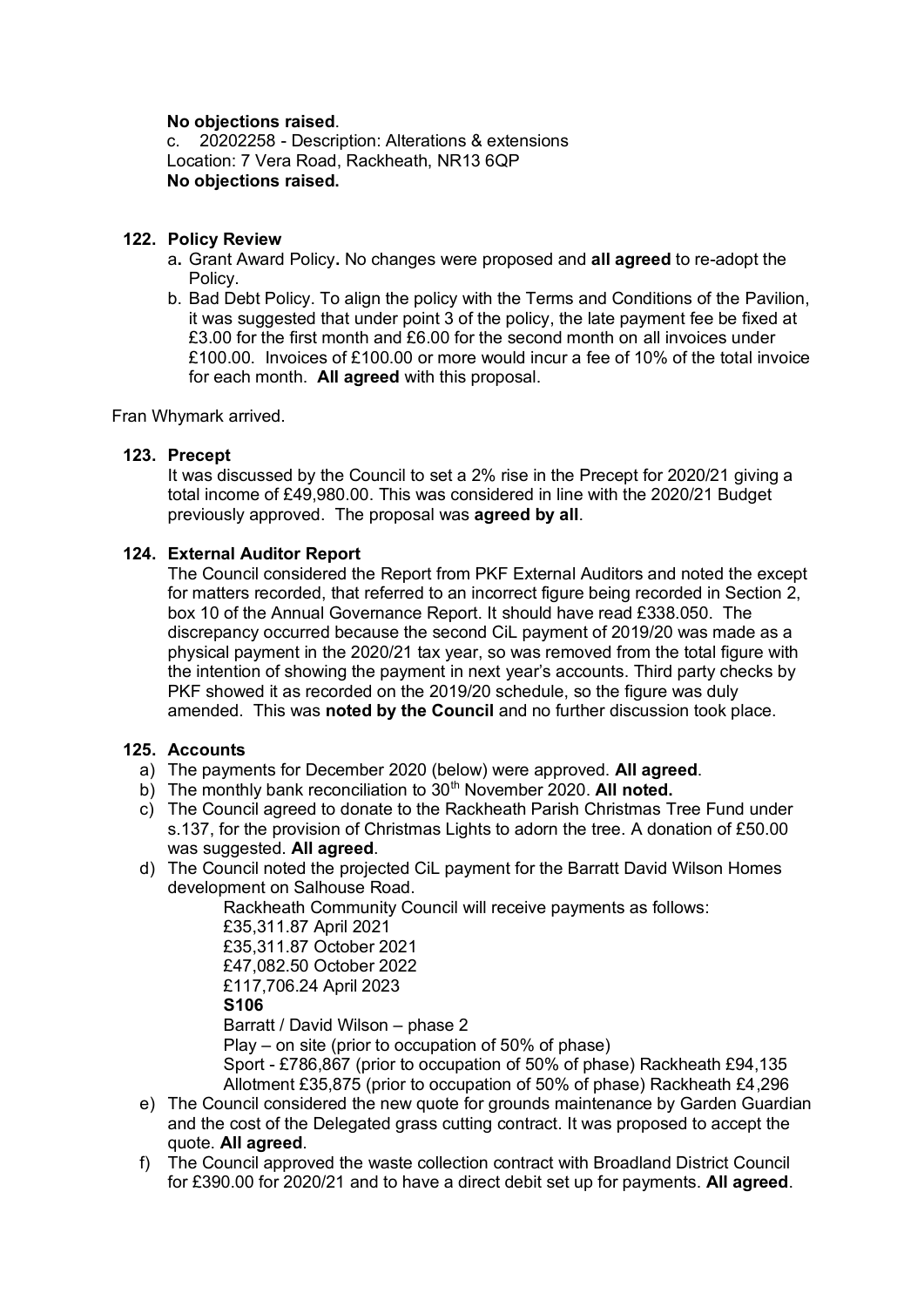### **126. To receive correspondence and agree response (if any)**

- $\triangleright$  Email from a Rackheath resident regarding the poor condition of play equipment at Jubilee Park. Clerk to investigate possible cleaning.
- ➢ Thank you letter from a pupil at Rackheath Primary school and the Council's response.
- ➢ Email from Norfolk ALC Wellbeing regarding Tips to Save Waste at Christmas
- ➢ Email from Norfolk ALC Wellbeing Invitation to a Q and a Session with the Police and Crime Commissioner and the Chief Constable
- ➢ Email from the Tree Council Warden Scheme Broadsheet No: 195
- ➢ Email newsletter from Norfolk Parish Training and Support promoting training events and a new website.
- ➢ Email from Norfolk Police promoting the Covid Winter Support Scheme
- ➢ Email from The Broadland District Council Overview and Scrutiny Committee inviting representations

#### **127. Items for publication/media and items for the next Community Council meeting, Tuesday 19th January 2021**

Meeting was concluded at 19.38